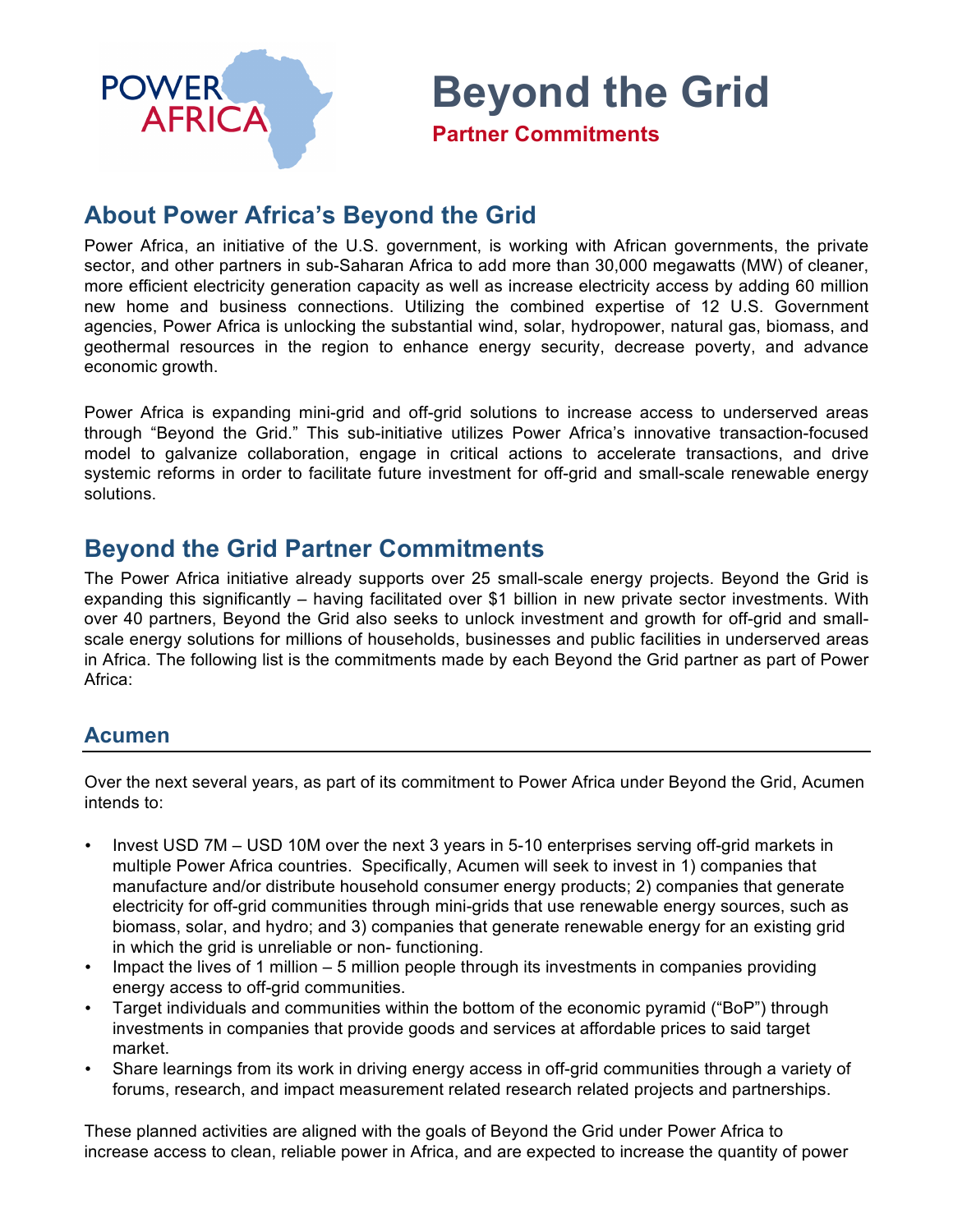available to off-grid households by 2-5MWs. These investments could directly benefit more than 200,000 households and businesses by creating access to clean and affordable energy sources, resulting in increased productivity and improved health outcomes. This ambitious vision requires an elevated partnership built around concrete commercial and developmental interests.

## **Azuri Technologies**

Over the next several years, as part of its commitment to Power Africa under Beyond the Grid, Azuri Technologies intends to:

- Advance the Beyond the Grid goal of providing access to clean, reliable energy, Azuri Technologies seeks to sell and distribute over l million off-grid Azuri solar home systems in sub-Saharan Africa by 2016.
- Expand its activities to an additional 2 of the Power Africa Countries; in particular it will aim to provide access to its advanced solar power technology to small entrepreneurs in rural areas.

These planned activities are aligned with the goals of Beyond the Grid under Power Africa to increase access to clean, reliable power in Africa, and are expected to increase the quantity of power available to l Million households by approximately 10 MWS, initially growing to over lOOMWs over time. This ambitious vision requires an elevated partnership built around concrete commercial and developmental interests.

## **Bamboo Finance**

Over the next several years, as part of its commitment to Power Africa under Beyond the Grid, Bamboo Finance intends to:

• Advance the Beyond the Grid goal of providing access to clean, reliable energy, Bamboo Finance seeks to launch the Bamboo Energy Fund - Solar for All, a private equity fund investing in companies that provide access to energy in off-grid regions of Sub-Saharan Africa and South/South-East Asia. The Solar for All Fund will invest about 60% of its assets in Sub-Saharan Africa with the main focus countries being Kenya, Tanzania, Uganda, Ethiopia, and Nigeria. Bamboo Finance aims to catalyze over US\$ 20,000,000 in investment for small-scale energy service providers and energy projects in Power Africa countries over the next five years, which will increase access to electricity to 20 million people in these countries.

## **BBOXX**

Over the next several years, as part of its commitment to Power Africa under Beyond the Grid, BBOXX intends to:

- Electrify 20 Million people by 2020.
- Develop distribution networks across Africa and other developing countries which can provide solar energy as a service to end customers.
- Design and manufacture solar systems and efficient accessories to provide on-grid experience to offgrid communities.
- Raise and deploy debt financing through its financial arm, BBOXX Capital, in London to sustain the financing needs of the distribution networks to achieve the company's 2020 vision.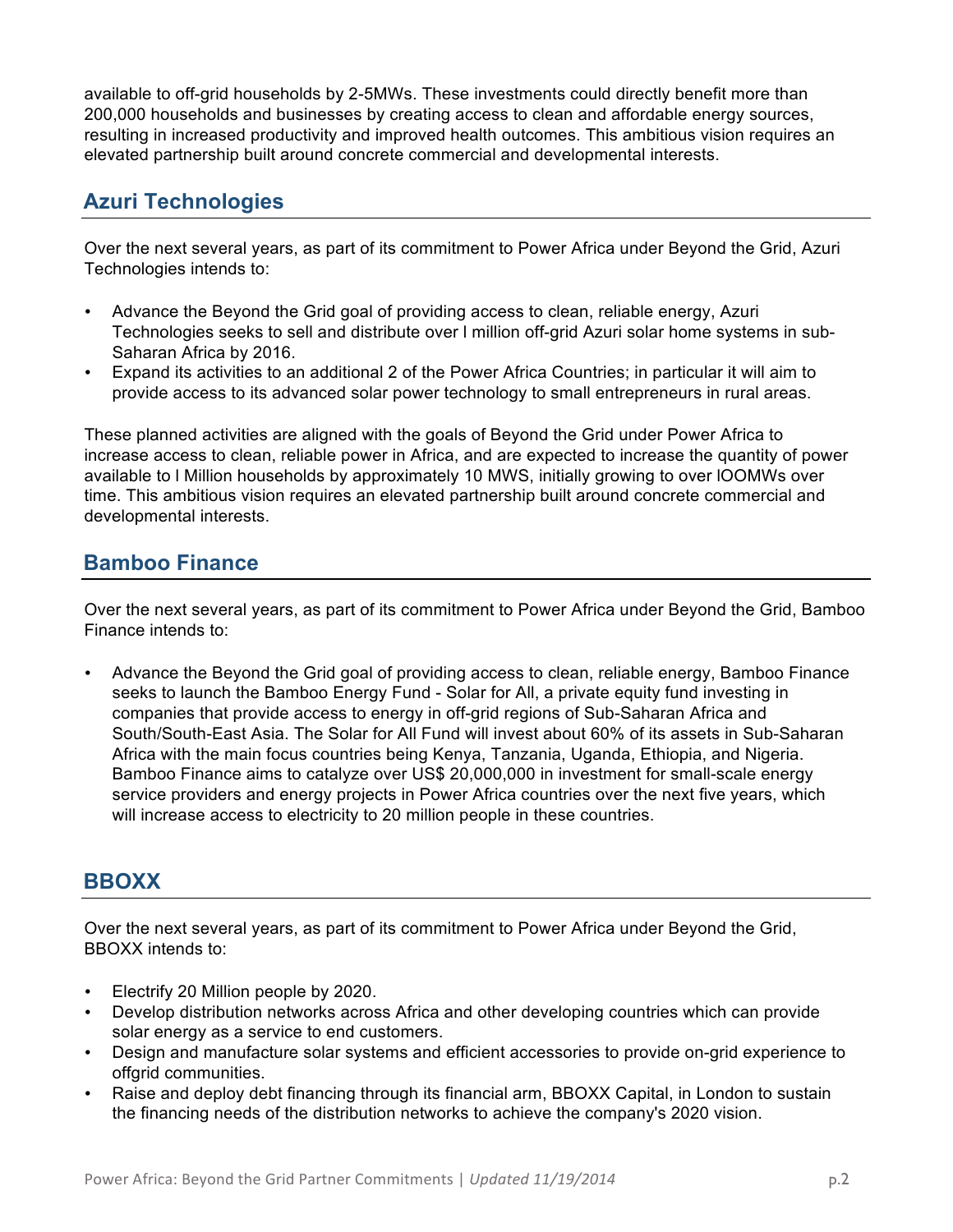These planned activities are aligned with the goals of Beyond the Grid under Power Africa to increase access to clean, reliable power in Africa, and are expected to increase the quantity of power available to 4 million households by 2020. This ambitious vision requires an elevated partnership built around concrete commercial and developmental interests.

## **Beyond Capital Fund**

Over the next several years, as part of its commitment to Power Africa under Beyond the Grid, BCF intends to:

- To advance the Beyond the Grid goal of providing access to clean, reliable energy, through the provision of seed capital and business mentoring to energy access related business models operating in Power Africa target countries. Sourcing will focus on companies with great potential to scale and expand their impact within a reasonable time period (less than five years).
- BCF aims to catalyze at least US\$1,000,000 in total investment, through direct contributions and coinvestors, for small-scale energy service providers and energy projects in Power Africa countries over the next five years, which will increase access to electricity to hundreds of thousands of rural energy customers.
- BCF aims to provide companies operating within Power Africa countries with access to market and sector expertise, financial modeling expertise, and legal expertise in addition to investment dollars.
- BCF intends to focus its investment activities on the provision of access to energy solutions to rural consumers, whether via direct sales or a franchise model, to empower small, local entrepreneurs.
- BCF will assist the portfolio companies that coincide with Power Africa target areas with additional capital raising and business expansion support over time.

These planned activities are aligned with the goals of Beyond the Grid under Power Africa to increase access to clean, reliable power in Africa, and are expected to increase the quantity of power available to close to one million households and small business owners. This ambitious vision requires an elevated partnership built around concrete commercial and developmental interests.

## **Calvert Foundation**

Over the next two years, as part of its commitment to Power Africa under Beyond the Grid, Calvert Foundation intends:

- To advance the Beyond the Grid goal of providing access to clean, reliable energy nu investing \$20 million to empower women throughout the continent by accelerating their access to clean, safe, and affordable energy in their communities.
- To raise investment capital from individual investors in the U.S. through Calvert Foundation's Community Investment Note (CI Note), specially branded to support this important work. The CI Note would highlight the vision and objectives of this initiative and its key partners, ultimately increasing awareness about the importance of alleviating energy poverty in Sub-Saharan Africa.
- To seed innovative financing mechanisms and to capitalize financial intermediaries that focus on tackling some of the barriers in the clean energy value chain – lack of appropriate capital being identified as the most critical one.
- To catalyze \$20 million in investment in clean energy social enterprises to increase access to clean energy products and services to more than 500 thousand end users in these countries,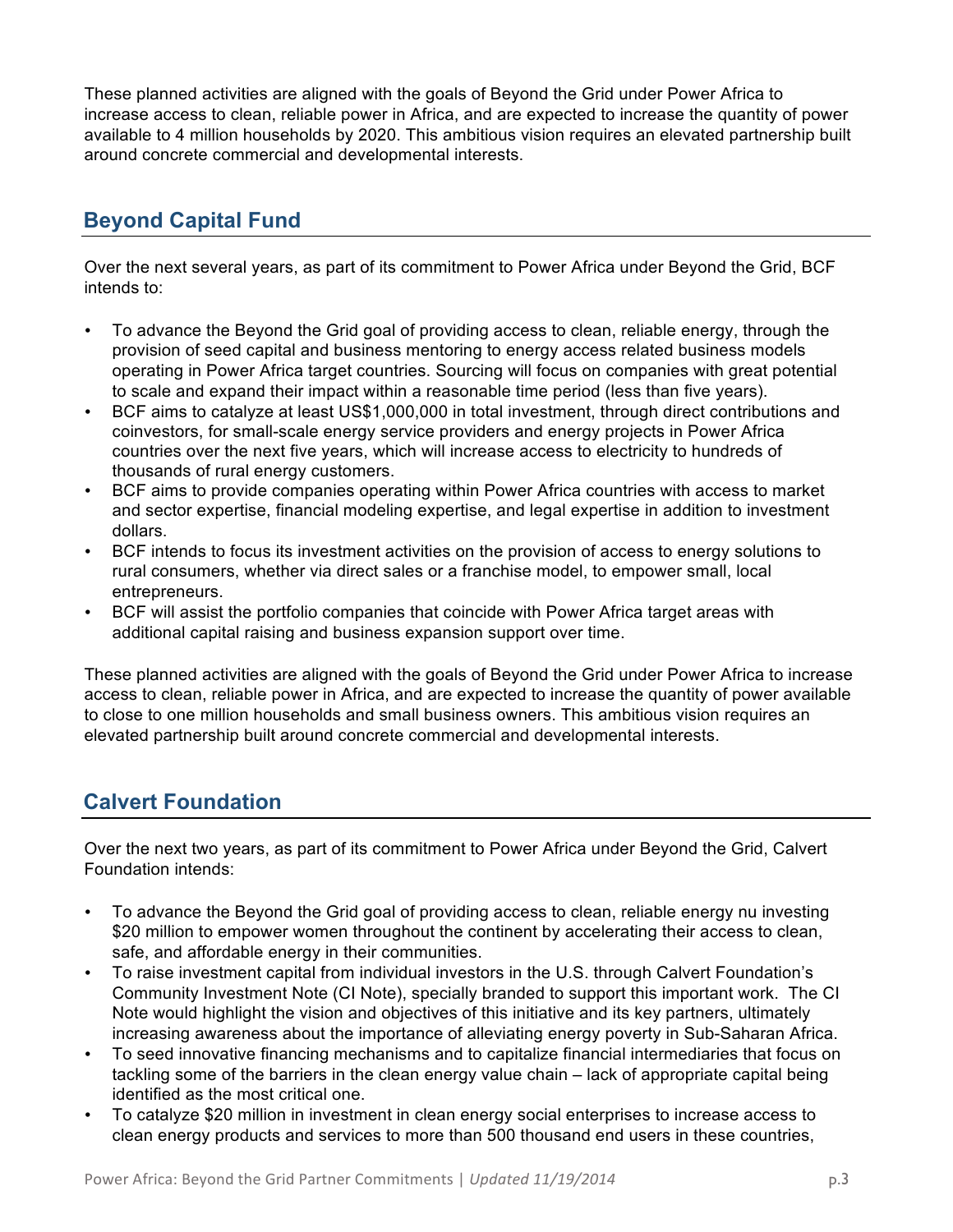empower more than 250 thousand woman by including them as distributors, technical assistance providers, consumers, etc., in the clean energy value chain, create more than 300 new jobs and avoid more than 500 thousand metric tons of greenhouse gases to be released in the atmosphere.

These planned activities are aligned with the goals of Beyond the Grid under Power Africa to increase access to clean, reliable power in Africa, and could directly benefit 250 thousand households and businesses by 2016. This ambitious vision requires an elevated partnership built around concrete commercial and developmental interests.

## **Capricorn Investment Group**

Over the next several years, as part of its commitment to Power Africa under Beyond the Grid, Capricorn intends to:

- To advance the Beyond the Grid goal of providing access to clean, reliable energy, Capricorn plans to invest in companies providing solar power, hybrid power systems, mini-grid installations, energy storage systems, and mini-hydro power systems, increasing energy access for communities currently lacking reliable power.
- Capricorn aims to catalyze investments for small scale energy service providers and energy projects in Power Africa countries over the next five years, which will increase access to electricity to users and communities in these countries.
- Capricorn aims to provide Power Africa countries with access to solar technology, battery technology, power electronics technology, and solar and hybrid project finance expertise.
- Capricorn intends to expand its activities to an additional 2 of the Power Africa Countries; in particular it will aim to provide access to its advanced solar power technology and hybrid power technology to entrepreneurs in rural areas.

# **Cross Boundary**

Over the next several years, as part of its commitment to Power Africa under Beyond the Grid, Cross Boundary intends to:

- Advance the goal of Beyond the Grid to provide access to clean, reliable energy. Cross Boundary's Distributed Generation Facility will provide an aggregated investment platform to finance installation
- of off-grid renewable generation assets for commercial customers such as manufacturers, farms and hospitality operators. The Facility will allow project developers to offer commercial consumers conversion from diesel to more efficient renewable technologies on a PPA or lease basis. This will greatly increase the attractiveness of renewable own-generation for African enterprise and unlock increased installation of renewable assets to serve off-grid industry.
- Catalyze at least US\$200 million in investment for medium scale off-grid energy projects in Power Africa countries over the next five years, which will increase access to electricity for African enterprises and impact the lives of millions of power users in these countries.
- Provide Power Africa countries with increased commercial access to electricity, reduced reliance on diesel fuel, increased renewables penetration and associated environmental benefits. Indirect benefits for countries will include increased economic activity and employment, stimulus to the local renewables industry, and increased energy security.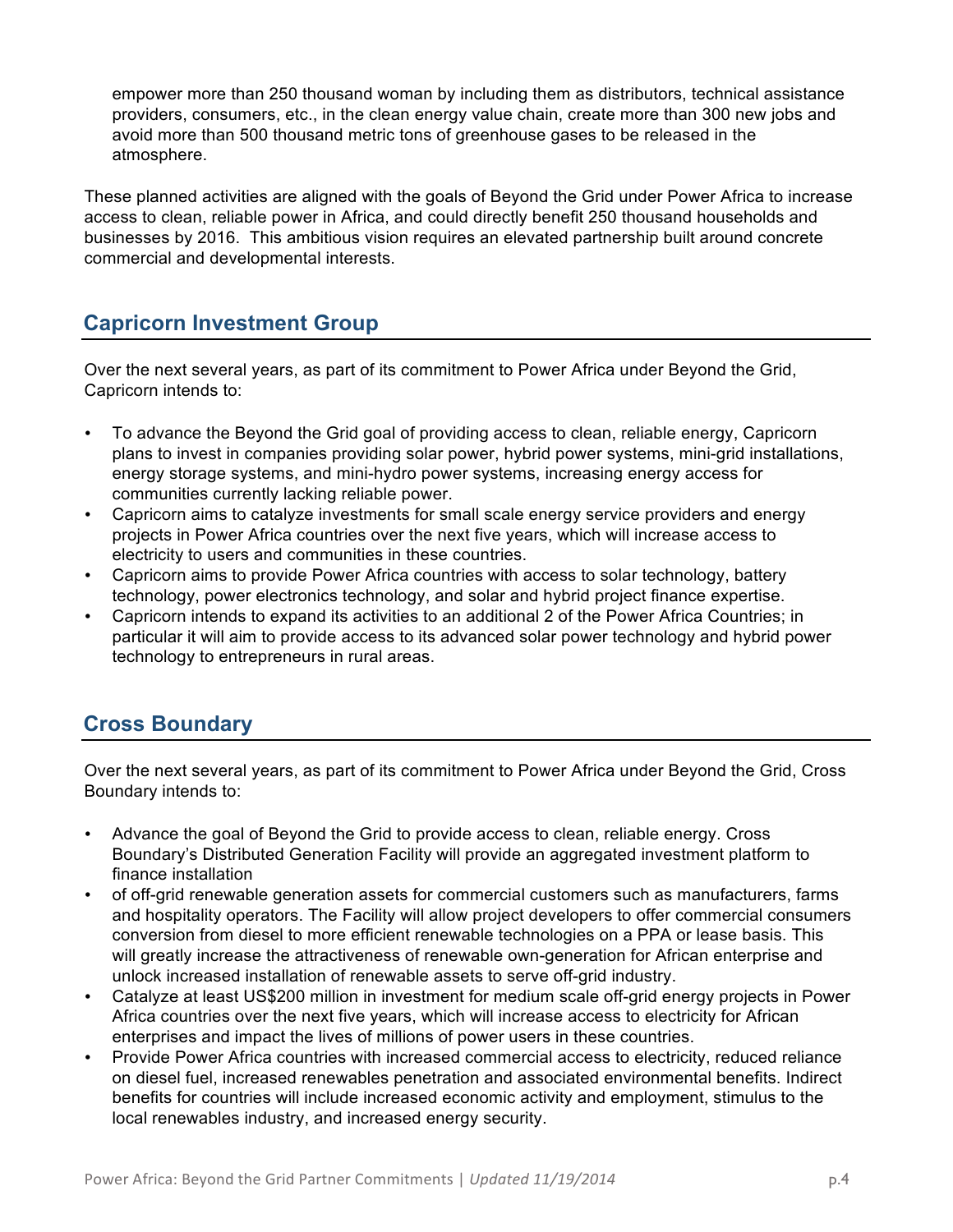- Operate in all Power Africa Countries; in particular the finance mechanism will allow medium size enterprises to benefit from cheaper and cleaner renewable generation in off- grid areas
- Cross Boundary's Facility will provide attractive returns for private investors. As the Facility increases in size then returns will benefit further from increased scale; risk will also be further diversified across multiple geographies, off takers and industries. Cross Boundary will raise capital on an ongoing basis to increase the reach of the Facility.

These planned activities are aligned with the goals of Beyond the Grid under Power Africa to increase access to clean, reliable power in Africa, and are expected to increase the quantity of clean power available to commercial business and associated households by 20 MWs in the next 12 months and 100 MWs in the next three years. These investments will directly benefit businesses by providing access to more reliable and cheaper electricity, resulting in increased sales, less equipment damage, and increased access to finance but taking power generation from their balance sheet. These investments will eventually benefit many households by providing a sustainable off-grid generation backbone that can be leveraged for consumer mini-grids. This ambitious vision requires an elevated partnership built around concrete commercial and developmental interests.

# **d.light**

Over the next several years, as part of its commitment to Power Africa under Beyond the Grid, d.light intends to:

• To advance the Beyond the Grid goal of providing access to clean, reliable energy, d.light seeks to empower over 35 million people in Kenya, Nigeria, Ethiopia, and Liberia. Throughout Africa, d.light will create energy access for over 100 million Africans over the next 5 years through the distribution of solar powered lighting and energy products.

These planned activities are aligned with the goals of Beyond the Grid under Power Africa to increase access to clean, reliable power in Africa, and are expected to increase the quantity of power generated by renewables for these 7 million households by 65 million kWh. These investments could directly empower over 34 million lives, reach over 8.5 million school-aged children, save households over \$1.9 billion USD in energy related expenses, generate over 17 billion productive hours for households and offset over 3 million tons of CO2e. This ambitious vision requires an elevated partnership built around concrete commercial and developmental interests.

# **The Tony Elumelu Foundation**

Over the next several years, as part of its commitment to Power Africa under Beyond the Grid, The Tony Elumelu Foundation intends to:

- Advance the Beyond the Grid goal of providing access to clean, reliable energy. The Foundation is in the process of exploring an off grid installation in Nigeria through a possible joint venture with Power Africa member Husk Power which if concluded will increase energy access for local communities and farmers in Nigeria and contribute to the Nigerian government's own rural electrification programme Light Up Nigeria;
- Through existing programmes of the Foundation open to entrepreneurs across Africa, catalyze investments for small scale energy service providers and energy projects in Power Africa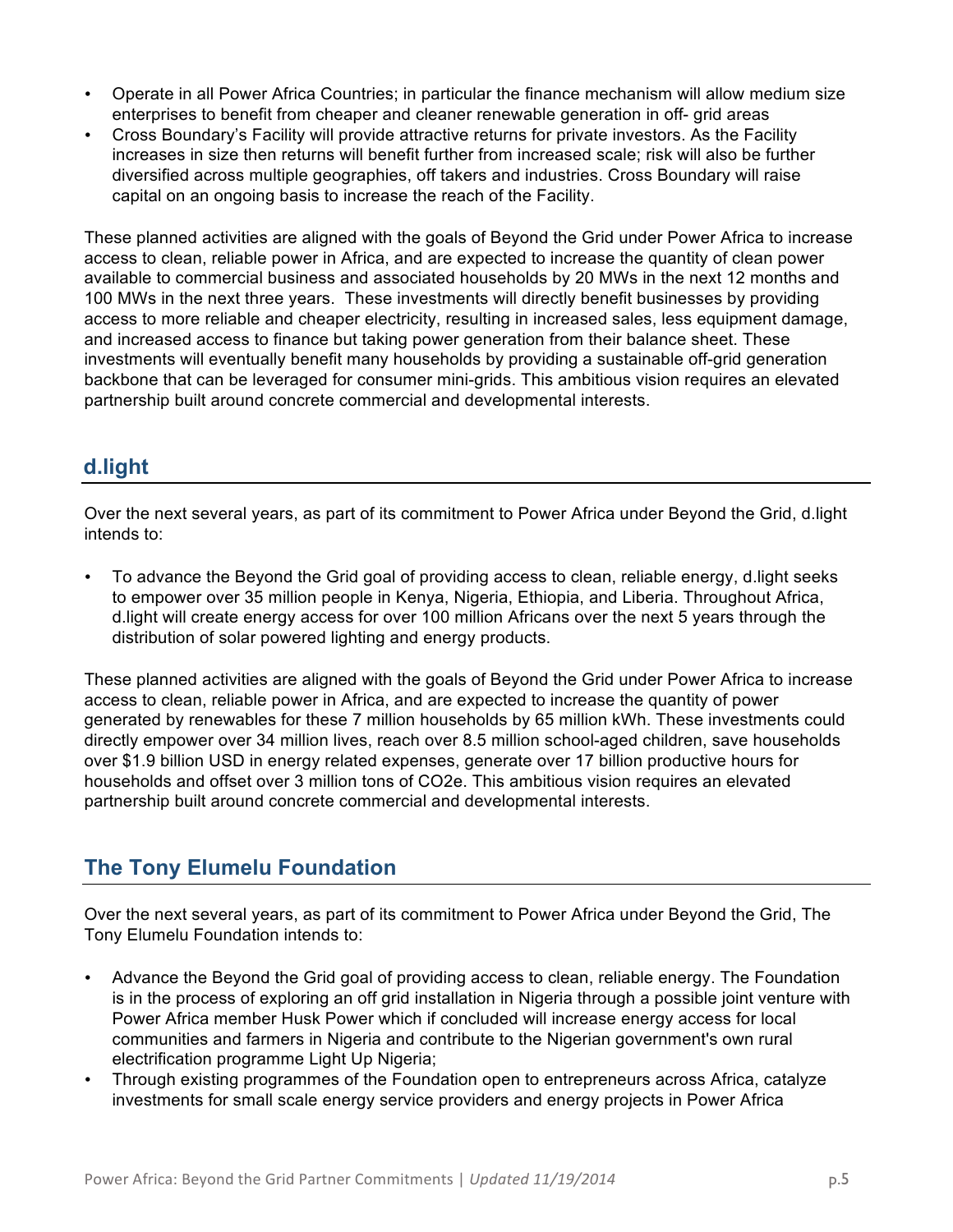countries over the next five years which will increase access to electricity to a large number of users in these countries;

- Provide Power Africa countries with access to technology, sector expertise and financial structuring expertise as required in making our investments;
- Expand activities beyond Nigeria to other Power Africa Countries within the context of available investment opportunities; in particular it will aim to provide early stage capital to entrepreneurs seeking to implement for profit renewable energy solutions.

## **Embark Energy**

Over the next several years, as part of its commitment to Power Africa: Beyond the Grid, Embark Energy aims to achieve the following:

- To advance the Beyond the Grid goal of providing access to clean, reliable energy, Embark Energy aims to enable 360 entrepreneurs to create or grow businesses capable of serving well over half a million households per year thereafter by 2015. Each year, the people living in those households will have the benefits of cleaner energy – better light, the ability to power mobile phones, less drudgery from collecting fuel – while reducing their emissions of greenhouse gases and black carbon.
- Embark Energy aims to expand the reach of the training and coaching for energy entrepreneurs by launching an online business planning curriculum in June 2014. This will allow expansion from Tanzania to other Power Africa countries with distance learning and coaching to help entrepreneurs launch and scale-up clean energy businesses.
- Embark Energy seeks to catalyze investments in small and medium sized energy businesses in Africa by bringing in financing partners for the design and launch of a \$4.5 million Seed Capital Facility that will provide start-up capital to  $~100$  entrepreneurs.
- Embark Energy aims to expand its activities to 2 additional Power Africa Countries; in particular it will aim to create successful energy enterprises using the MyBusinessPlan training, coaching and links to finance.

These planned activities are aligned with the goals of Beyond the Grid under Power Africa to increase access to clean, reliable power in Africa, and are expected to provide access to 500,000 households per year by 2015. This ambitious vision requires an elevated partnership built around concrete business and development interests.

# **Energiya Global**

Over the next several years, as part of its commitment to Power Africa under Beyond the Grid, Energiya Global intends to:

- Install 30 one MW off-grid projects in Nigeria over the next five years, which will increase access to electricity to millions of households that do not have access to the national grid.
- Energiya Global intends to expand its activities to an additional three of the Power Africa Countries; in particular it will aim to provide access to (its advanced solar power technology) to small entrepreneurs in rural areas.
- Energiya Global intends to build a network of up to 25 10 MW projects throughout Africa, for a commitment of \$750 million over the next five years, making our services accessible to 10 million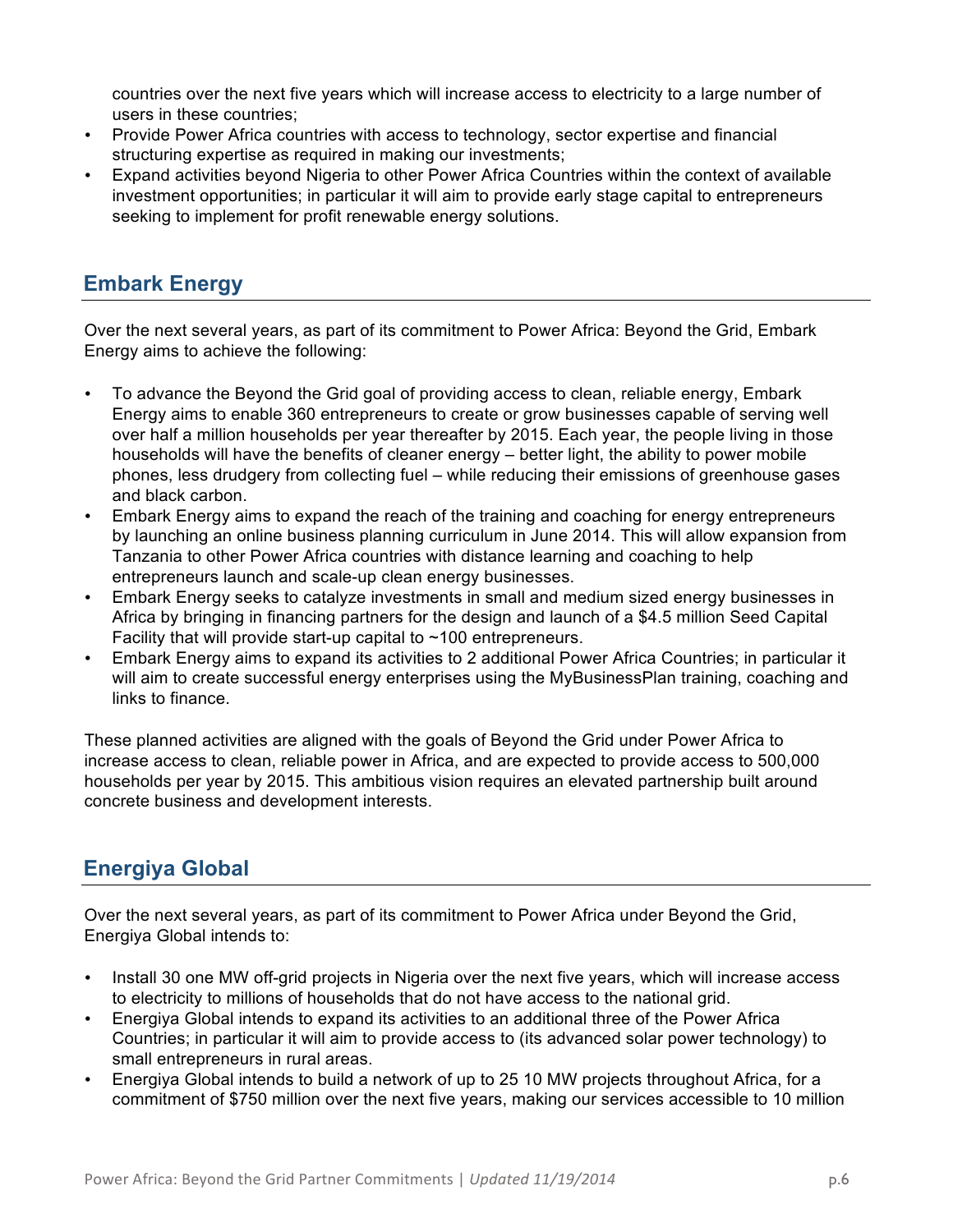Africans in five countries and to expand into other countries, starting in South America and the Middle East.

### **Fenix International**

Over the next several years, as part of its commitment to Power Africa under Beyond the Grid, FENIX INTERNATIONAL intends to:

- To advance the Beyond the Grid goal of providing access to clean, reliable energy, FENIX INTERNATIONAL seeks to sell and distribute over 1 million off-grid solar power systems in Africa by 2018. This will directly benefit at least 5 million people, provide access to mobile communications to over 15 million people and deliver 1.1 billion cell phone charges and 1.4 billion hours of clean LED light each year.
- FENIX INTERNATIONAL intends to expand its activities in Uganda as well as two Power Africa Countries: Tanzania and Kenya. In particular, Fenix will expand access to affordable solar power for households and entrepreneurs via our ReadyPay Solar Power System which leverages mobile payments to deliver clean energy for as little as \$0.39 per day.
- In order to distribute 1 million off-grid solar power systems, FENIX INTERNATIONAL will work with Power Africa partners, private investors, and banks to catalyze over \$287 million in consumer finance to make solar affordable for customers who currently lack electricity.

These planned activities are aligned with the goals of Beyond the Grid under Power Africa to increase access to clean, reliable power in Africa, and are expected to increase the quantity of power available to 1 million households by at least 15 MWs, directly benefitting over 5 million people and providing mobile phone access to over 15 million people via 1.1 billion cell phone charges each year and delivering over 1.4 billion hours of clean LED light each year. This ambitious vision requires an elevated partnership built around concrete commercial and developmental interests.

# **Global Off-Grid Lighting Association**

Together with Power Africa, GOGLA will work on:

- Positioning off-grid lighting outside the philanthropic arena as a fully recognized industry in an important and growing market.
- Working with small and medium enterprises in developing and emerging countries to reduce barriers and increase opportunities.
- Co-operating with legislative bodies to develop directives and regulations that are relevant to the industry on a national, regional and global level.
- Providing a platform for industry communications and information sharing to enable equal access to opportunities."

# **Gray Ghost Ventures**

Over the next several years, as part of its commitment to Power Africa under Beyond the Grid, Gray Ghost Ventures intends to make investments similar to those in our existing fund portfolios: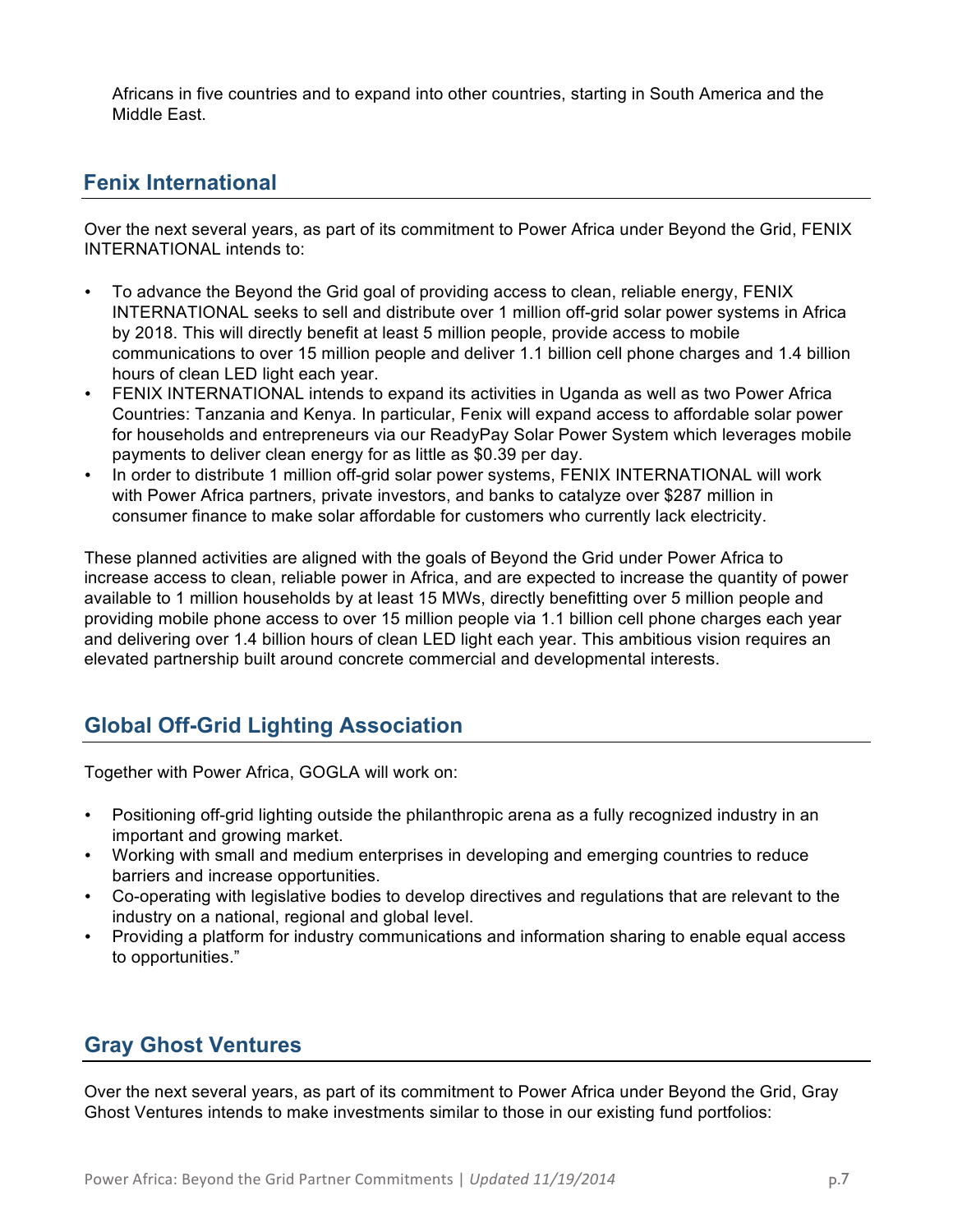- Gray Ghost Ventures intends to expand its activities to an additional 3 of the Power Africa Countries; in particular it will aim to provide access to (its advanced solar power technology) to small entrepreneurs in rural areas.
- Gray Ghost Ventures generally seeks to reach profitability for most of its investments within 5-6 years and provide attractive returns for private investors. To do this, Gray Ghost Ventures intends to raise an additional USD \$50 million in equity.
- Gray Ghost Ventures intends to build a network of physical locations that make our services accessible to 100 million Africans in 5 countries and to expand into other countries, starting in 2018.

These planned activities are aligned with the goals of Beyond the Grid under Power Africa to increase access to clean, reliable power in Africa, and are expected to increase the quantity of power available to 25 million households by 4 -5 MWs. These investments could directly benefit 100 million lives by 2024.

# **Global Village Energy Partnership (GVEP) International**

Over the next several years, as part of its commitment to Power Africa under Beyond the Grid, GVEP intends to:

- Catalyze US\$30m in investment for small scale energy service providers and energy projects in Power Africa countries over the next five years, which will increase access to electricity to 15 million people in these countries.
- Support the development of small scale energy businesses in Power Africa countries by providing technology/technical, operational and financial support, as Well as expertise in terms of project development, financial structuring and capital rising.

These planned activities are aligned with the goals of Beyond the Grid under Power Africa to increase access to clean, reliable power in Africa, and are expected to increase the quantity of power available to 4,000,000 households by 400 MWS. This ambitious Vision requires an elevated partnership built around the pursuit of concrete commercial and developmental interests.

## **Imprint Capital**

Over the next several years, as part of its commitment to the Power Africa Initiative, Imprint and its clients intend to:

- Continue to support the expansion of manufacturing and distribution companies that improve access to clean, reliable energy solutions in Power Africa Focus Countries.
- Pursue investments into new and existing financial intermediaries that provide working capital and other debt financing to mini-grid and off-grid power companies.
- Work with government and private sector players to create well-structured investment opportunities that attract a broad base of Imprint clients and other market-driven investors to Power Africa Initiatives.

## **Invested Development**

Over the next several years, as part of its commitment to Power Africa under Beyond the Grid,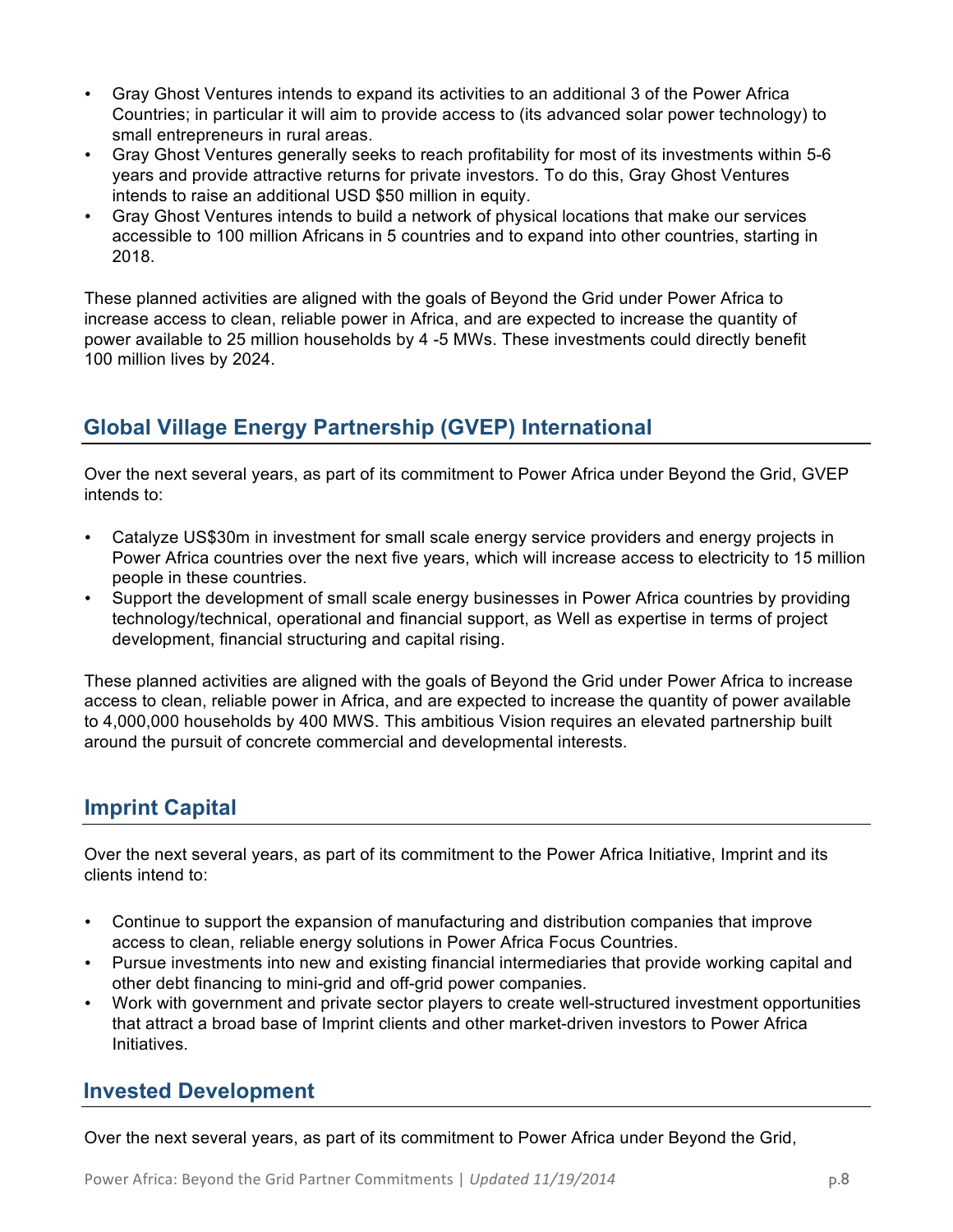Invested Development intends to scale our commitment for enterprises focused on extending electrification beyond the grid in Sub-Saharan Africa to include additional equity and debt capital representing a significant part of our \$20 million in committed capital.

## **Khosla Impact**

Over the next several years, as part of its commitment to Power Africa under Beyond the Grid, Khosla Impact intends to invest in and support with strategic assistance and connections, two to three business that expand the access, availability and affordability of solar products for African consumers:

- To advance the Beyond the Grid goal of providing access to clean, reliable energy, Khosla Impact seeks to complete a new investment in SunFunder – a solar systems financing company based in the US and active in Tanzania and other African markets, increasing energy access for tens of thousands of households and representing a total investment of at least US\$750,000.
- Khosla Impact also aims to catalyze at least US\$10,000,000 in debt from partners and coinvestors for small-scale energy products and energy projects in Power Africa countries over the next five years, which should increase access to electricity for hundreds of thousands of users in these countries.
- Khosla Impact, through its investee company BBOXX, intends to expand its activities to an additional 2 of the Power Africa Countries; in particular Ghana and Nigeria over the next five years.
- Khosla Impact seeks to help its investee companies reach profitable scale within 5 years to provide attractive returns for private investors.

#### **Kiva**

Over the next several years, as part of its commitment to Power Africa under Beyond the Grid, Kiva intends to:

- Advance the aims of Beyond The Grid by providing crowdfunded 0% interest, risk-tolerant capital that expands and strengthens access to clean, reliable energy for those living in energy poverty.
- Kiva commits to a revolving credit line of at least \$1.5M, crowdfunded by approximately 60,000 individuals.
- Kiva's credit line will fund early stage off-grid solar solutions and social enterprises with the aim of enhancing access and lowering costs throughout the solar solution supply-chain; including financing for manufacturers, wholesale distributors, retail sellers and end-consumers.
- Fund through its partners, projects throughout Africa that expand access to solar lamps, solar home systems and micro-grids.
- Kiva's 5-year commitment will engage more than 300,000 people worldwide as funders, to raise capital and build global awareness of energy challenges in the region.

These planned activities are aligned with the goals of Beyond the Grid under Power Africa to increase access to clean, reliable power in Africa, and are expected to increase the quantity of power available households. These investments could directly benefit social businesses by providing risktolerant capital they can use to prove and scale their model so that they can develop the track record necessary to attract institutional investors. This ambitious vision requires an elevated partnership built around concrete commercial and developmental interests.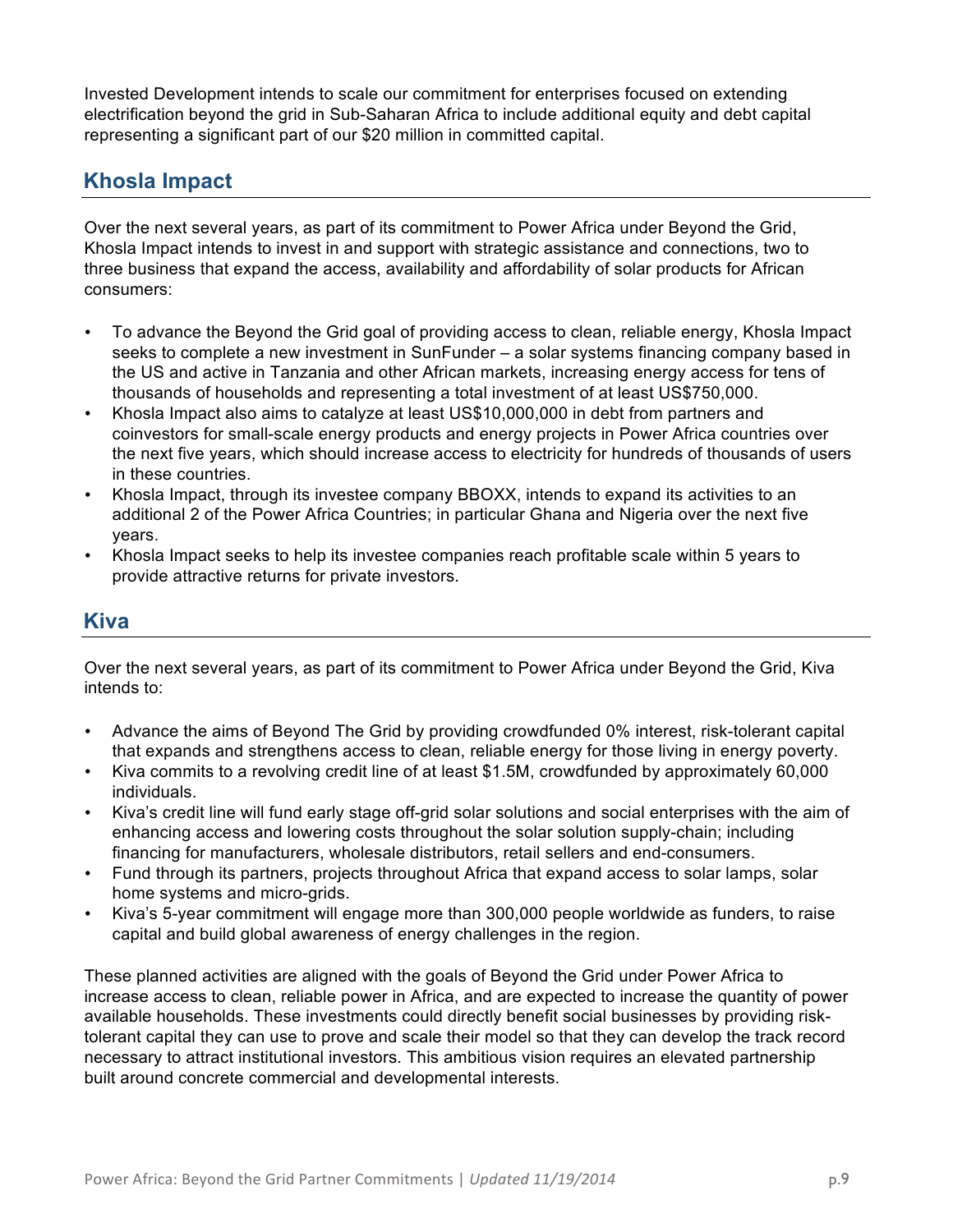# **LGT Venture Philanthropy**

Over the next several years, as part of its commitment to Power Africa under Beyond the Grid, LGT Venture Philanthropy intends to:

- Advance the Beyond the Grid goal of providing access to clean, reliable energy. LGT VP seeks to provide early-stage growth capital as well as critical strategic support (incl. sector expertize and financial structuring expertize) for local organizations that offer scalable, replicable mini-/ off-grid solution in East- and Southern Africa.
- LGT VP will assist its East African portfolio company seeking to expand across the region and scale beyond 60'000 households, as well as assist an Indian biogas portfolio company expand across East Africa.
- LGT VP will catalyze US\$ 5m in direct and co-investments for small scale energy service providers and energy projects in Power Africa countries over the next five years, which will increase access to electricity to 500'000 users in these countries.
- LGT VP will expand its activities to an additional 2 of the Power Africa Countries.

These planned activities are aligned with the goals of Beyond the Grid under Power Africa to increase access to clean, reliable power in Africa, and are expected to increase the quantity of power available to 500'000 households. These investments could directly benefit 500'000 households and businesses by 2019. This ambitious vision requires an elevated partnership built around concrete commercial and developmental interests.

#### **Liberia Energy Network**

Over the next several years, as part of its commitment to Power Africa under Beyond the Grid, LEN intends to:

- By 2018, distribute over 200,000 "plug and play" solar LED lighting and cell phone charging units, approved by the World Bank Lighting Africa Program throughout Liberia, providing light to over 1 million Liberians.
- Build out a supply chain in partnership with government agencies, traditional tribal institutions, as well as established educational, civic, medical and religious organizations that are already providing basic goods and services to Liberians; in return for building upon these existing institutions to complete the "last mile" in the supply chain, LEN creates opportunities for them to generate revenue and social capital to support their missions and goals.
- Pioneer developing the base of the economic pyramid market in Liberia with a high volume and low margins business model to bring solar lighting technology within reach to the largest number of Liberians using modern business practices which include marketing, branding, and providing after- sales repair and warranty services to the Liberian consumer.
- Starting in Monrovia from a simple basement warehouse space in December, 2011 in mid- 2012, LEN established a showroom /office warehouse in the Waterside market area to handle the logistics of receiving and storing the lights that are brought in by ship, work with local partners to coordinate distribution and sale of the lights, and work with local lenders to finance the lights. The office currently has four full-time and three part-time Liberian employees. An Upcountry retail shop/warehouse was also established and is currently staffed by two employees and three commissioned sales agents. Additional retail and distribution/service centers will be established throughout the country by 2018, with all employees being Liberians.
- Turn cash flow positive in 2015, allowing LEN to continue to scale and be self-sustaining with a total EBITDA of \$796,000 being projected by 2018. As a nonprofit social enterprise, LEN will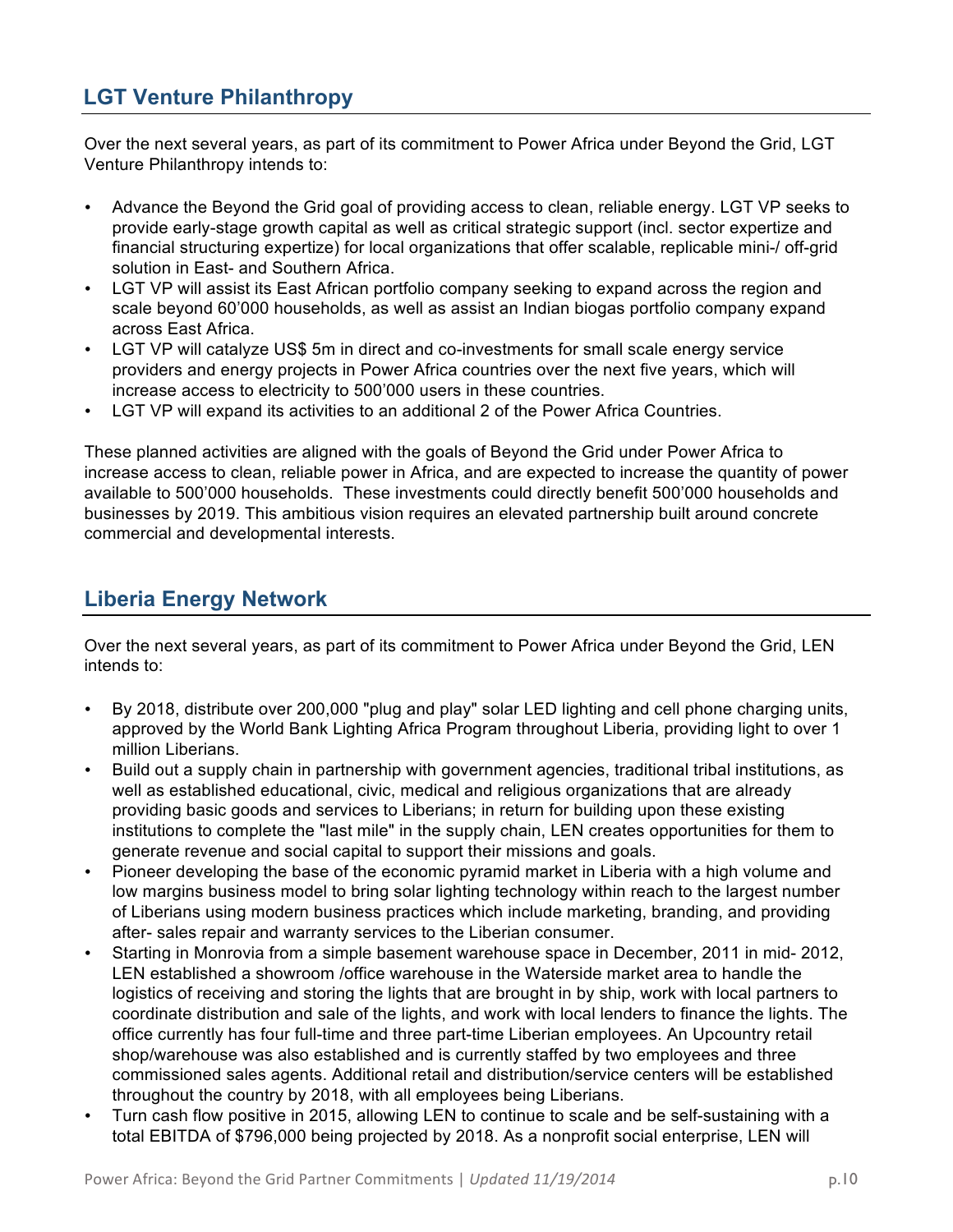reinvest all positive EBITDA into expansion of LEN's operations and lowering prices to Liberian consumers, so as to make solar lighting accessible to all Liberians.

These planned activities are aligned with the goals of Beyond the Grid under Power Africa to increase access to clean, reliable power in Africa, and are expected to increase the quantity of power available to 200,000 households by 6 mwh/yr. These investments are projected to directly benefit within four years 200,000 households and businesses, serving over I- million Liberians representing nearly one-third of the population, especially in the rural upcountry regions of the country. This ambitious vision requires an elevated partnership built around concrete commercial and developmental interests.

## **Little Sun**

Over the next several years, as part of its commitment to Power Africa under Beyond the Grid, Little Sun intends to:

- To advance the Beyond the Grid goal of providing access to clean, reliable energy, Little Sun seeks to deliver at least 4 million small solar by 2019 to countries in Africa, increasing energy access for as many households, as well as offering a business and profit opportunity to local vendors.
- Little Sun is catalyzing US\$ 5 million in existing impact investment (an impact investment loan) for small scale energy delivery in Power Africa countries over the next five years, which will increase access to electricity in these countries.
- Little Sun aims to provide Power Africa countries with access to solar handheld lamps, solar mobile phone chargers, and solar home systems, as well as with financial and educational support for micro business building to bring the technology to rural communities.
- Little Sun intends to expand its activities to an additional 2 (Ghana, Tanzania) of the Power Africa Countries; in particular it will aim to provide access to its advanced solar power technology, products, and entrepreneurial opportunity to small entrepreneurs in rural areas.
- Little Sun is building a network of partners, representatives and offices that make our products accessible across the African continent, beginning in the countries where we are already distributing.

These planned activities are aligned with the goals of Beyond the Grid under Power Africa to increase access to clean, reliable power in Africa, and are expected to increase the quantity of power available to households by minimum 2 MegaWatt within 2019 (0,5Watt per unit). Sales planned will benefit at 4 million households by 2019, and the investment will thus benefit the household members as well as the micro entrepreneurs who make the trade profits by providing the lamps in their communities. This ambitious vision requires an elevated partnership built around concrete commercial and developmental interests.

### **Low Carbon Enterprise Fund**

Over the next several years, as part of its commitment to Power Africa under Beyond the Grid, the Low Carbon Enterprise Fund intends to: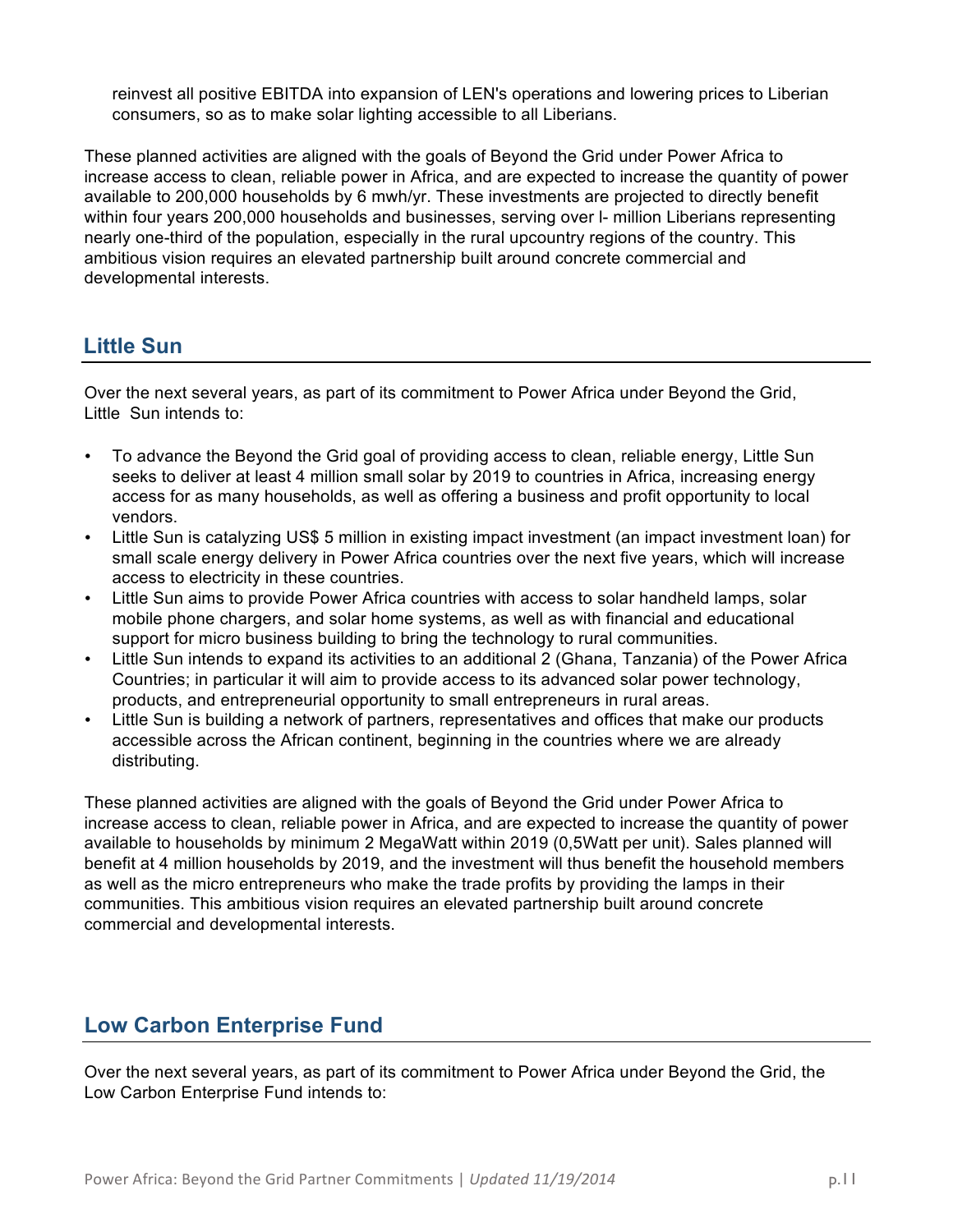- Support existing portfolio companies within Africa to advance the Beyond the Grid goal of providing access to clean, reliable energy to all;
- Assist portfolio companies delivering clean energy access in other parts of the world to bring their solutions to the African continent;
- Seek out new investment opportunities in the African continent and invest as appropriate to LCEF's mission, in early-stage ventures providing energy access for the base of the pyramid;
- Provide guidance for workshops, competitions and accelerators developing entrepreneurial solutions for Beyond the Grid challenges.

### **Mobisol**

Over the next several years, as part of its commitment to Power Africa under Beyond the Grid, Mobisol intends to:

- To advance the Beyond the Grid goal of providing access to clean, reliable energy, Mobisol will aim at providing a minimum of 10 m solar home systems to off grid customers until 2020.
- In order to do this, Mobisol will raise a minimum additional 20m EURO in equity and debt for 2015.
- Mobisol, together with Power Africa will make off grid electrification strategies the preferred electrification option throughout Power Africa countries.
- Mobisol intends to expand its activities to 6 of the Power Africa Countries until 2020 and will deploy its scalable hub network.
- Mobisol intends to expand its educational activities with the Mobisol Akademie and to train several thousand sales agents and installation technicians as well as Mobisol staff until 2020, with a particular focus on gender. The Mobisol Akademie is our company internal education (made in Germany) department that trains Mobisol staff and contractors. It is one of Mobisol key infrastructures needed to successfully run our operations.

These planned activities are aligned with the goals of Beyond the Grid under Power Africa to increase access to clean, reliable power in Africa, and are expected to increase the quantity of power available to over 10 million households with a total capacity of at least 1 GW. This ambitious vision requires an elevated partnership built around concrete commercial and developmental interests.

### **Mosaic**

Over the next several years, as part of its commitment to Power Africa under Beyond the Grid, Mosaic intends to:

• Mosaic aims to catalyze US\$125M in investment for small-scale energy service providers and energy projects in Power Africa countries over the next five years, which will increase access to electricity to 10 million users in these countries.

These planned activities are aligned with the goals of Beyond the Grid under Power Africa to increase access to clean, reliable power in Africa, and are expected to increase the quantity of power available to two million households. This ambitious vision requires an elevated partnership built around concrete commercial and developmental interests.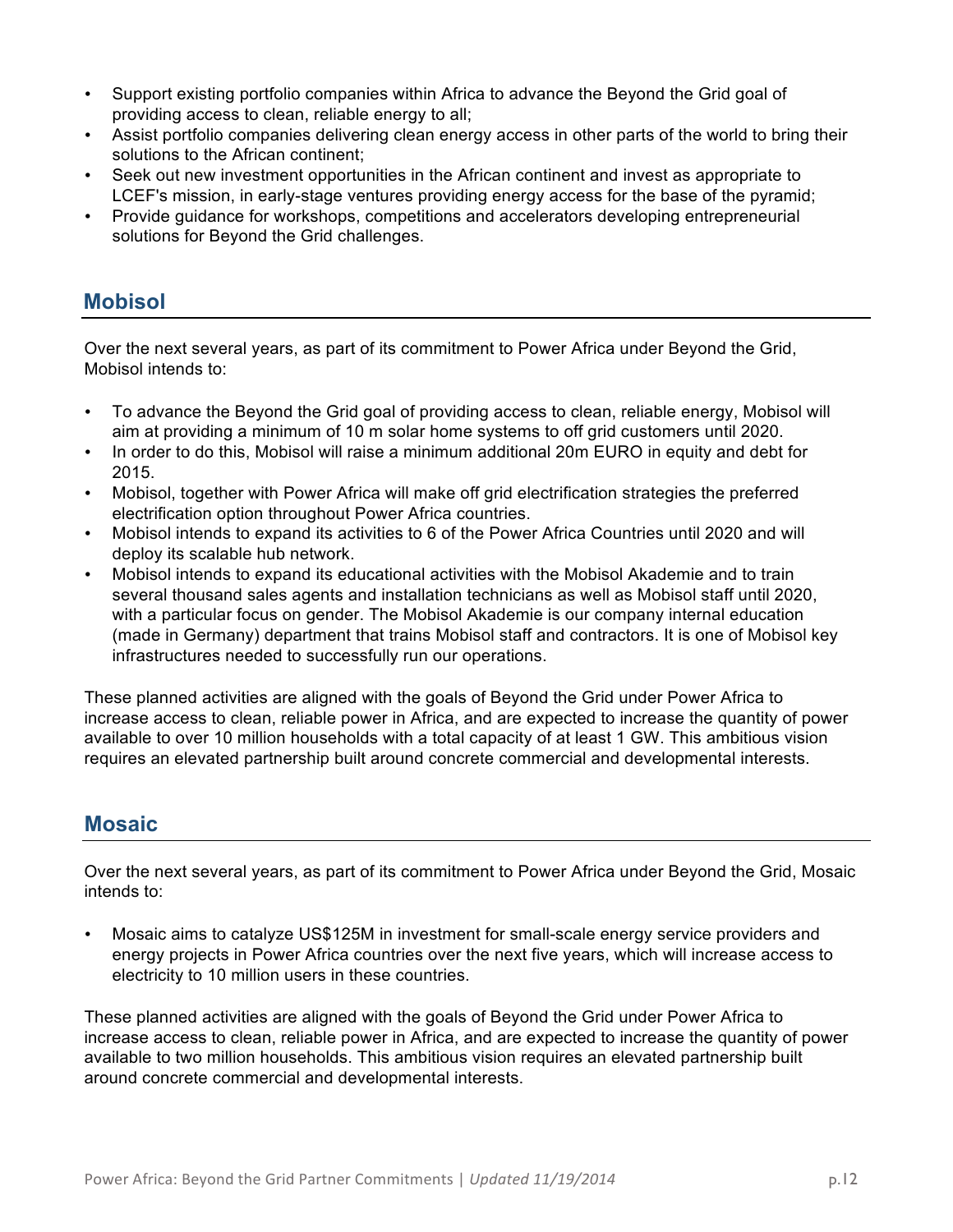# **Off Grid Electric**

Over the next several years, as part of its commitment to Power Africa under Beyond the Grid, Off Grid Electric intends to:

- Advance the Beyond the Grid goal of providing access to clean, reliable energy. Off Grid Electric will expand its M-POWER service offering throughout East Africa, increasing energy access for more than one million households within the next five years.
- Expand its activities to additional African countries. In particular, Off Grid Electric will aim to provide access to its advanced solar power technology to households in rural areas without grid access.
- Create employment opportunities for local workers. Off Grid Electric will build its network of community-based entrepreneurs – M-POWER Agents – thereby creating thousands of local jobs, as well as employment opportunities for supporting services.

These planned activities are aligned with the goals of Beyond the Grid under Power Africa to increase access to clean, reliable power in Africa, and are expected to increase the quantity of power available to one million households and businesses by 2019. This ambitious vision requires an elevated partnership built around concrete commercial and developmental interests.

### **Peppermint Energy**

Over the next several years, as part of its commitment to Power Africa under Beyond the Grid, PEPPERMINT ENERGY intends to:

• Expand its primary activities into 4 of the Power Africa Countries, and provide a distribution network that reaches the majority of Sub-Saharan Africa; in particular it will aim to provide access to simple, portable, powerful renewable energy solutions to small entrepreneurs, NGO service providers and government rural electrification and access to development resources projects in off-grid rural areas.

These planned activities are aligned with the goals of Beyond the Grid under Power Africa to increase access to clean, reliable power in Africa, and are expected to increase the quantity of power and power dependent services available to 12,500 locations by 2017, deploying the equivalent of 2MW of installed solar production. These investments could directly benefit thousands of households and businesses, and impact tens, if not hundreds, of thousands of individuals through service providers who delivery access to enhanced medial, education, agriculture and other economic development services. This ambitious vision requires an elevated partnership built around concrete commercial and developmental interests.

## **Persistent Energy Partners**

Over the next several years, as part of its commitment to Power Africa under Beyond the Grid, PEP intends to:

• Advance the Beyond the Grid goal of providing access to clean, reliable energy by investing in and developing "Distributed Energy Service Companies" ("DESCOs") that provide access to clean affordable energy services - lighting, mobile phone charging, radios, TVs and fans to low-income, off-grid households and workplace appliances to rural entrepreneurs - in West and East Africa.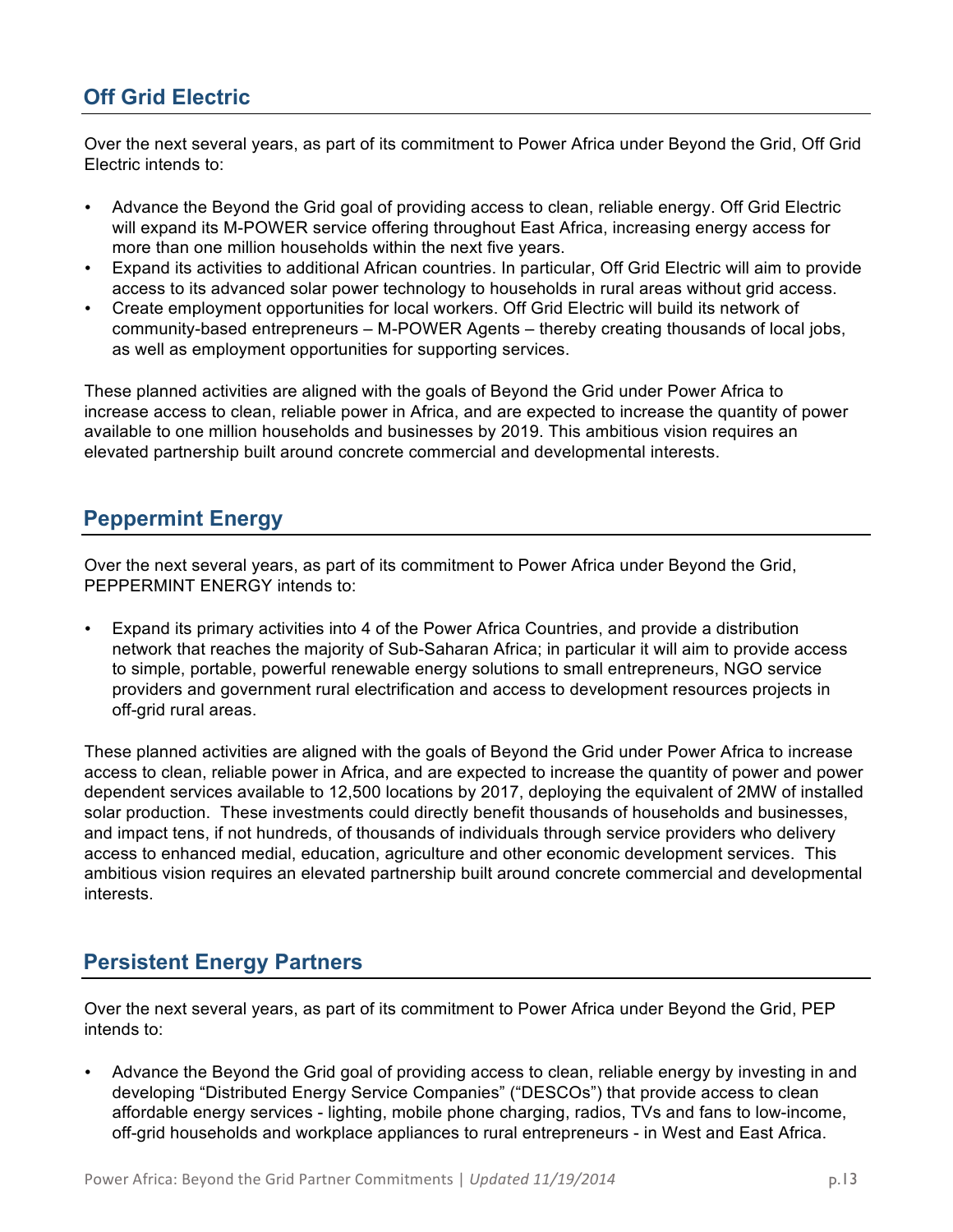PEP's goal is to develop DESCOs that service over 1 million households and businesses with clean, affordable energy services by 2019.

- Achieve its goals by catalyzing more than US\$300 million in commercial capital for investment in DESCOs over the next five years.
- Promote expansion by DESCOs beyond Ghana and Tanzania to Togo, Benin, Nigeria and Zambia in the next five years.
- Support (invest in, incubate and advise) companies that will employ (directly and as agents) over 10,000 people within five years.
- Support (invest in, incubate and advise) companies that will reduce CO2 emissions in the amount of 130,000 tonnes per year and black carbon emissions by 3,000 tonnes per year by replacing kerosene burning for light with clean energy in 1 million households.

## **PowerGen Renewable Energy**

Over the next several years, as part of its commitment to Power Africa under Beyond the Grid, PowerGen intends to:

- To advance the Beyond the Grid goal of providing access to clean, reliable energy, PowerGen seeks to complete over 2 MW of solar, wind, and hybrid projects for off-grid locations in Kenya and Tanzania by 2018. This will bring clean, reliable, and affordable AC electricity to over 50,000 people in the region, supporting homes, businesses, and community facilities.
- PowerGen aims to provide Power Africa countries with expertise in the design, installation, commissioning, and maintenance of solar, wind and hybrid projects less than 0.5 MW and access to sustainable models for pay-as-you-go solar micro-grids for off-grid communities.
- PowerGen intends to expand its activities to an additional Power Africa Countries; in particular it will aim to provide access to solar micro-grids and solar water pumping to off-grid communities in Tanzania.
- PowerGen seeks to reach a profitable scale in 3 years that can provide attractive returns for private investors. To do this, PowerGen intends to raise an additional \$2m USD in equity and debt and expand its user base to over 50,000 people.

## **Powerhive**

As a Beyond the Grid partner, we commit to delivering the following contribution by 2020:

- Deploy, or assist in deploying, "Powerhive-Powered" smart microgrids with a total value of at least \$200 million in debt and equity, delivering reliable and clean electricity to five hundred thousand homes and businesses in at least five Power Africa countries.
- Develop lasting partnerships with local stakeholders that will leverage the Powerhive platform to deliver energy access via intelligent micro-grids.
- Develop local capacity enabling at least 50,000 new local jobs.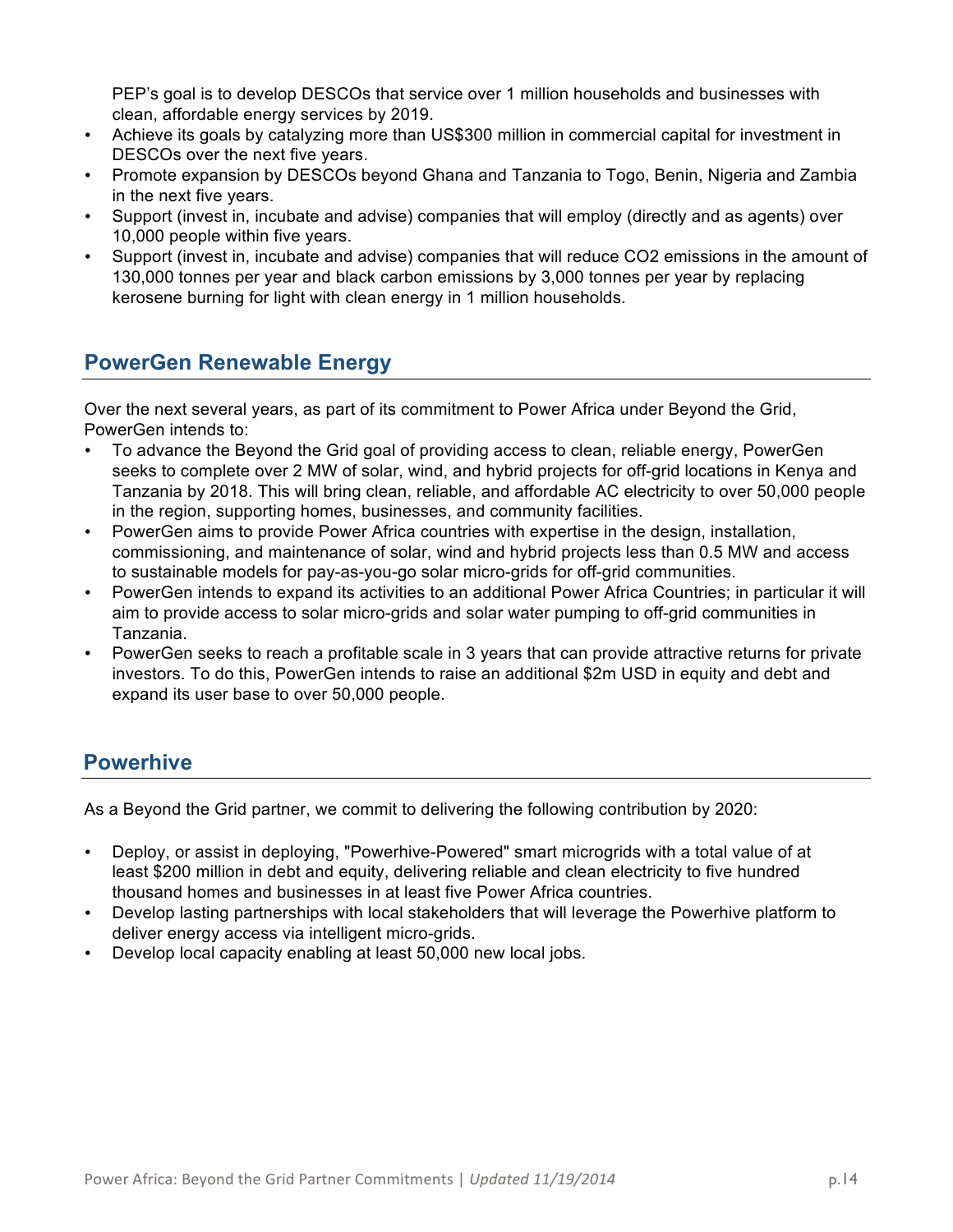#### **responsAbility**

Over the next several years, as part of its growing footprint in the energy sector and in alignment with the commitment to Power Africa under Beyond the Grid, responsAbility intends to catalyze over USD 100,000,000 in investments to meet the following objectives:

- Advance the Beyond the Grid goal of providing access to clean and reliable energy. Through its responsAbility Renewable Energy Holding, responsAbility will set up, finance, own and operate smallscale renewable energy power plants (3MW-10MW) in Kenya, Uganda, and Tanzania, with a focus on small-scale hydropower and biomass energy.
- Provide debt financing to companies in the energy access space globally and throughout Africa. In this way, responsAbility is committed to spurring growth in a sector that is currently constrained by limited access to working capital finance.
- Further Beyond the Grid's environmental goals by offering finance for energy efficiency and renewable energy projects by refinancing local African financial institutions engaged in the green lending space.

responsAbility intends to over time expand its activities beyond Kenya, Tanzania and Uganda to other Power Africa countries within the purview of viable investment opportunities, in particular with the aim of providing greater access to affordable renewable off-grid and grid-tied solutions to rural areas.

### **Rockefeller Foundation**

Over the next several years, as part of its commitment to Power Africa under Beyond the Grid, The Rockefeller Foundation intends to:

- Provide the necessary support to organizations that can deliver thousands of power plants in rural areas in India that will create a replicable model for countries in Africa. These plants will serve the needs of households, small entrepreneurs and communities – and be made financially viable due to long-term off-take contracts with telecommunications companies. This increased access to power will lead to economic development and improved livelihoods.
- Catalyze millions of dollars of investment for small scale energy service providers and energy projects over the next five years in India and globally, which will increase access to electricity to millions of users in these countries.
- Provide the support needed to foster an enabling policy environment in certain countries in SubSaharan Africa.

## **Schneider Electric**

Over the next several years, as part of its commitment to Power Africa, Schneider Electric seeks to further develop BipBop Programme and reach the following objectives:

- Provide venture capital to off-grid energy SMEs, in Sub-Saharan Africa, over the next five years, with The Energy Access Fund (EAF). EAF aims at raising USD 60-80 million and ambitions to bring access to electricity to more than 1 million people at the base of the pyramid.
- Distribute BipBop solutions and increase energy access to reach 1 million households every year. As part of such commitment, in Africa, the PAMIGA/BipBop partnership aims at providing energy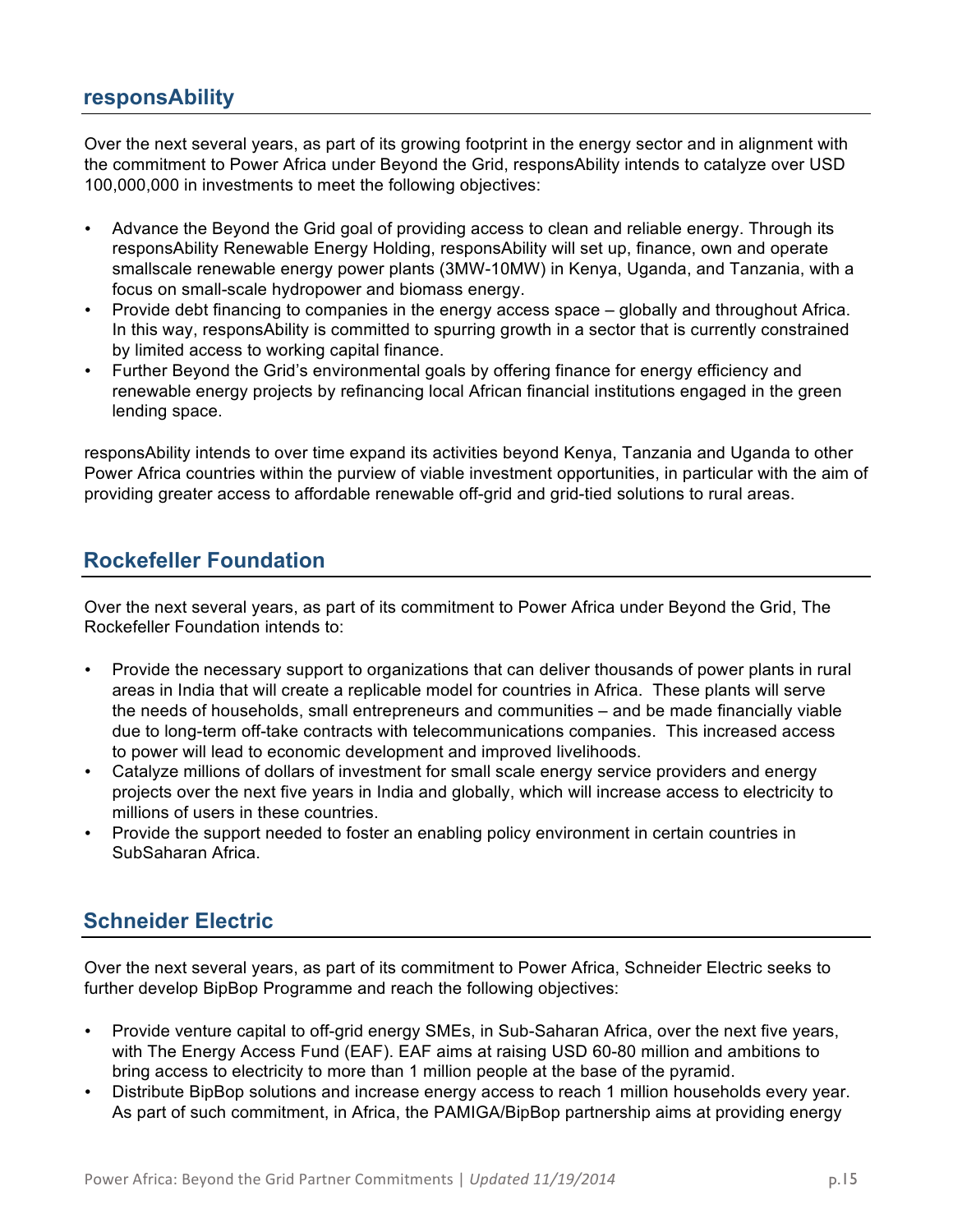access over 140.000 rural households and over a 1000 SMEs in the next five years in multiple countries, including Ethiopia and Tanzania.

• Train 1000 new people in energy-related trades, in Sub-Saharan Africa, every year, namely in Tanzania and Ethiopia.

## **Shell Foundation**

Over the next several years, as part of its commitment to Power Africa under "Beyond the Grid", Shell Foundation intends to:

- Support the expansion of mini-grids in Africa.
- Catalyze the provision of appropriate debt finance to energy enterprises operating in Africa through the co-creation of new financial intermediaries;
- Catalyze the research and development of new energy products;
- Support the creation of new supply chain and distribution models to reach rural consumers;
- Catalyze private sector investment and the creation of financially-viable energy organizations that are providing modern energy services and creating jobs in an enterprise-based way;
- Over the next three years, deploy over US\$30m of grant funding to global access to energy solutions, with an expectation that the majority of this funding will be deployed in Africa.

## **Solar Sister**

Over the next several years, as part of its commitment to Power Africa under Beyond the Grid, Solar Sister intends to advance the Beyond the Grid goal of providing access to clean, reliable energy. To achieve this, Solar Sister seeks to build an expanded women entrepreneur network to provide clean energy access to over 400,000 households in Africa over the next five years.

## **Sunfunder**

Over the next several years, as part of its commitment to Power Africa under Beyond the Grid, SunFunder intends to:

• SunFunder aims to catalyze US\$ 120 million in investment for small scale energy service providers and energy projects in Power Africa countries over the next five years, which will increase access to electricity to more than 4 million individuals in these countries.

## **The Eleos Foundation**

The Eleos Foundation strives to improve millions of lives by investing in pioneering business solutions to poverty. At Eleos, we believe that sustainable market-based solutions will be the most effective way to eradicate extreme poverty. From affordable education in India, to sanitation in the slums of Kenya, we're committed to innovative entrepreneurs solving tough problems. We aim to bridge the "Pioneer Gap" by providing entrepreneurs with the early-stage capital and advisory support needed to take their business from a pilot to a proven model, ready to scale.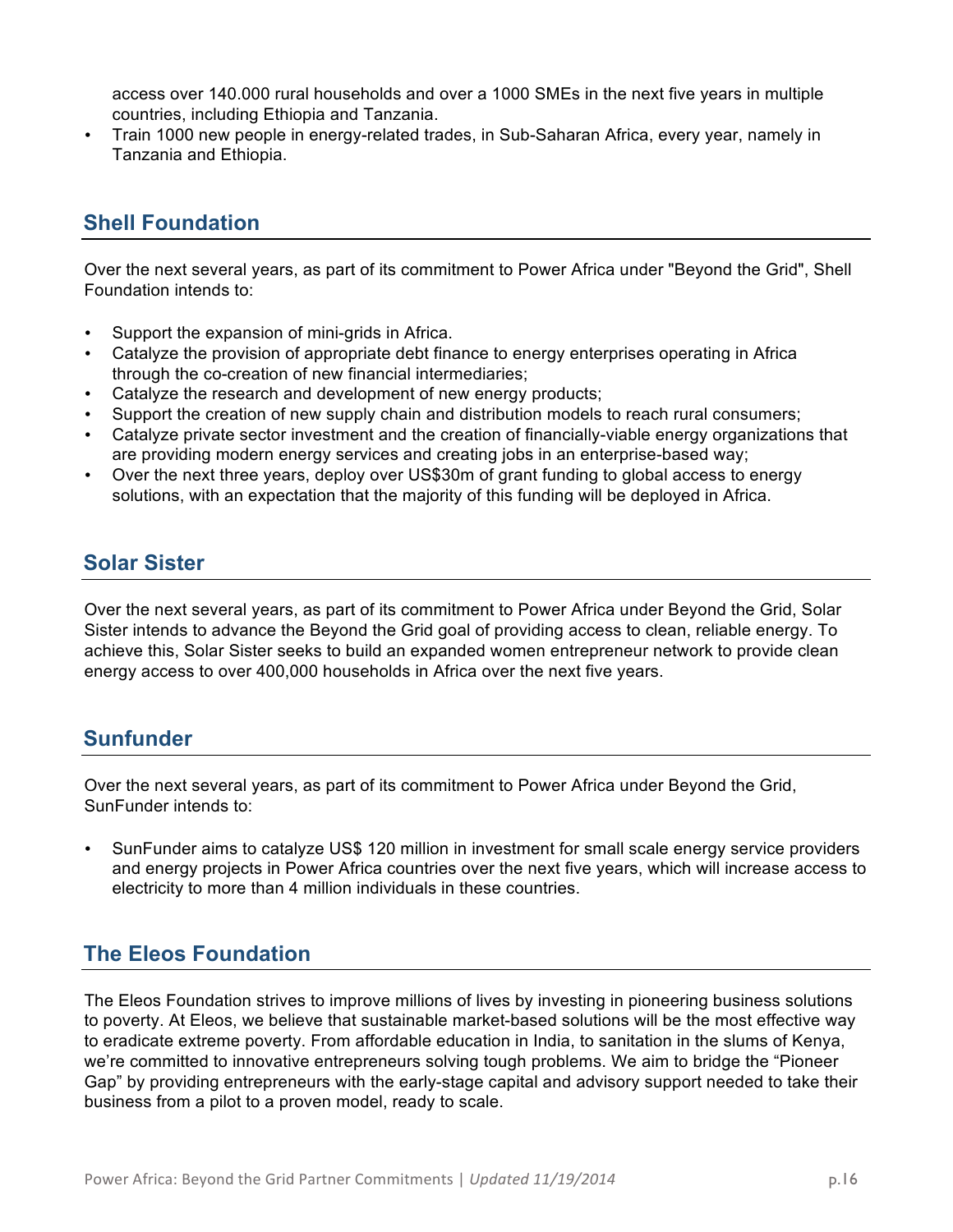# **UN Foundation**

Over the next several years, as part of its commitment to Power Africa: Beyond the Grid, the UN Foundation intends to continue its support of Sustainable Energy for All and the Energy Access Practitioner Network. Specifically, the UN Foundation intends to undertake the following initiatives and activities:

- As part of its ongoing support for Sustainable Energy for All and Power Africa, the UN Foundation operates the Energy Access Practitioner Network. The Practitioner Network, a network of some 1,600 members, brings together practitioner s from the private sector and civil society working on the delivery of energy services and solutions related to off- grid electrification (micro-grid and standalone solutions) in a range of developing country contexts to develop a more integrated approach to energy access planning and execution to accelerate universal access to modern energy services. The Practitioner Network's particular focus is on the removal of market barriers to the effective delivery of energy services by promoting the adoption of new technologies and innovative financial and business models, as well as the identification and dissemination of best practices and advocacy for universal energy access. Through the Practitioner Network, the UN Foundation fosters new partner ships, convenes stakeholders, and provides a platform for sharing best-in-class solutions, with an emphasis on delivery, maintenance, and standards for consumers. As the largest network of off-grid energy providers, the Practitioner Network can assist Power Africa in widening private sector and civil society participation in the Beyond the Grid strategy development within its six priority countries.
- The Sustainable Energy for All initiative has identified Energy and Women's Health as a High-Impact Opportunity area. In 2013, Dr. Kandeh Yumkella, Special Representative of the Secretary-General for Sustainable Energy for All, requested that the UN Foundation lead a broad, multidisciplinary initiative in this area with the World Health Organization and UN Women and to bring together key stakeholders to make progress on the electrification of health clinics in an integrated manner and on a sustained basis. The first phase of this initiative is focused on conducting on- the-ground needs and technical design assessments for the electrification of rural health clinics in five African countries, including two Power Africa focus countries - Ghana and Liberia - as well as Sierra Leone, Malawi and Uganda. The UN Foundation will make every reasonable effort to harmonize and coordinate this initiative with the goals and activities of Power Africa: Beyond the Grid in order to catalyze action and investment in rural clinic electrification efforts, as well as broader micro-grid electrification initiatives that may have a clinic electrification component.
- Contingent on the availability of time and resources, the UN Foundation will continue to provide more general input and guidance on the Power Africa: Beyond the Grid sub-initiative and Sustainable Energy for All, with a specific focus on facilitating private sector dialogue and convening key stakeholders.
- Additional areas for exploration, depending on resource availability, may include development of an investment portal to provide an open platform for investors and potential investees to learn about each other's priorities and approach. The Practitioner Network already provides a "soft" brokering function through its investment directory, profiling the needs of some 150 companies for various types of financing, by highlighting the needs of companies through its knowledge sharing network, through profiling investor requirements, and through providing individual introductions between companies and potential investors across the energy access sector. The UN Foundation also has the capacity to host targeted grant funds to support capacity building for energy access companies.